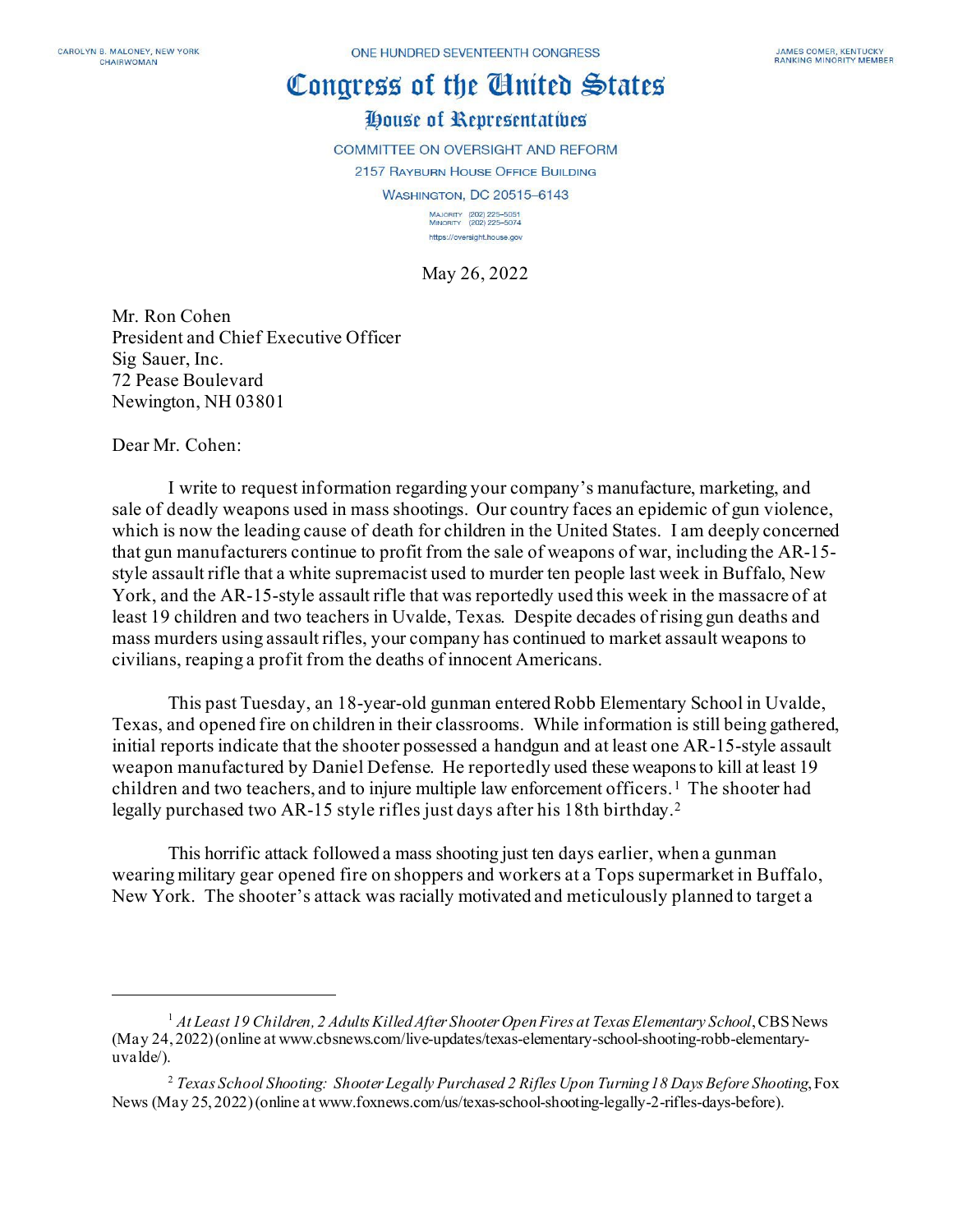predominately Black community. [3](#page-1-0) Using a Bushmaster XM-15, a semiautomatic rifle, the shooter murdered ten innocent people—including an armed security guard—and seriously wounded three others.[4](#page-1-1) 

The mass murders in Uvalde and Buffalo are just the latest examples of AR-15-style semiautomatic weapons being used to perpetrate mass shootings of innocent Americans. In fact, your company's own weapons of war have been repeatedly used to carry out horrific and deadly attacks. The 2016 Pulse nightclub shooting in Orlando, Florida, which killed 49 people, was carried out with a Sig Sauer MCX .223, which uses an AR-15-style magazine and ammunition.[5](#page-1-2) Three firearms found in the possession of the 2017 Las Vegas shooter were also Sig Sauer AR-15-style rifles.[6](#page-1-3) This shooter used more than a dozen assault weapons and 1,049 rounds of ammunition to massacre 60 people and wound more than 400 others.[7](#page-1-4) 

Many other acts of violence, including homicides, have been carried out across the United States with weapons similar in nature to those you sell.[8](#page-1-5) The deadly impact of your products is by design. AR-15-style rifles, in particular, were created to inflict maximum casualties in the shortest amount of time. These rifles are so named because they are largely based on the AR-15, which was originally marketed by Colt to the military.<sup>9</sup> Gun manufacturers have repeatedly emphasized the military characteristics of these firearmsin advertising to civilians. Bushmaster, for example, touted the XM-15 as having "[v]ersatility on the Range or

<span id="page-1-2"></span><sup>5</sup> *Weapons Gunman Used in Orlando Shooting Are High-Capacity, Common*, USA Today (June 14, 2016) (online at www.usatoday.com/story/news/2016/06/14/guns-used-kill-49-orlando-high-capacity-commonweapons/85887260/).

<span id="page-1-3"></span><sup>6</sup> *LIST: Guns and Evidence from Las Vegas Shooter Stephen Paddock*, KTNV Las Vegas (Jan. 19, 2018) (online at www.ktnv.com/news/las-vegas-shooting/list-guns-and-evidence-from-las-vegas-shooter-stephenpaddock).

<span id="page-1-4"></span><sup>7</sup> *The Las Vegas Mass Shooter Had 13 Rifles Outfitted with Bump Stocks. He Used Them to Fire 1,049 Rounds*, The Trace (Aug. 13, 2018) (online at www.thetrace.org/newsletter/las-vegas-mass-shooting-bump-stocksroute-91/).

<span id="page-1-5"></span><sup>8</sup> *See, e.g.*, Violence Policy Center, *Large Capacity Ammunition*(May 23, 2022) (online at https://vpc.org/fact\_sht/VPCshootinglist.pdf); Everytown for Gun Safety,*Analysis of Recent Mass Shootings*(Aug. 2015) (online at www.issuelab.org/resources/22702/22702.pdf).

<span id="page-1-6"></span><sup>9</sup> *A Brief History of the AR-15*, National Public Radio (Feb. 28, 2018) (online at www.npr.org/2018/02/28/588861820/a-brief-history-of-the-ar-15); *Once Banned, Now Loved and Loathed: How the AR-15 Became "America's Rifle*,*"*New York Times (Mar. 3, 2018) (online at www.nytimes.com/2018/03/03/us/politics/ar-15-americas-rifle.html).

<span id="page-1-0"></span><sup>3</sup> *Buffalo Supermarket Shooting: What Do We Know So Far?*, Associated Press (May 16, 2022) (online at https://apnews.com/article/buffalo-shooting-what-to-know-bcb5e0bd2aedb925d20440c2005ffef8).

<span id="page-1-1"></span><sup>4</sup> *Massacre Suspect Said He Modified Bushmaster Rifle to Hold More Ammunition*, Washington Post (May 15, 2022) (online at www.washingtonpost.com/investigations/2022/05/15/buffalo-shooting-gun-boughtbushmaster/); *How the 18-Year-Old Suspect Legally Obtained Guns Before the Buffalo Mass Shooting*, CNN (May 17, 2022) (online at www.cnn.com/2022/05/17/us/buffalo-mass-shooting-guns-suspect/index.html); *"All These Innocent Lives": These Were the Victims in the Buffalo Attack*, New York Times (May 15, 2022) (online at www.nytimes.com/2022/05/14/nyregion/victims-buffalo-shooting.html).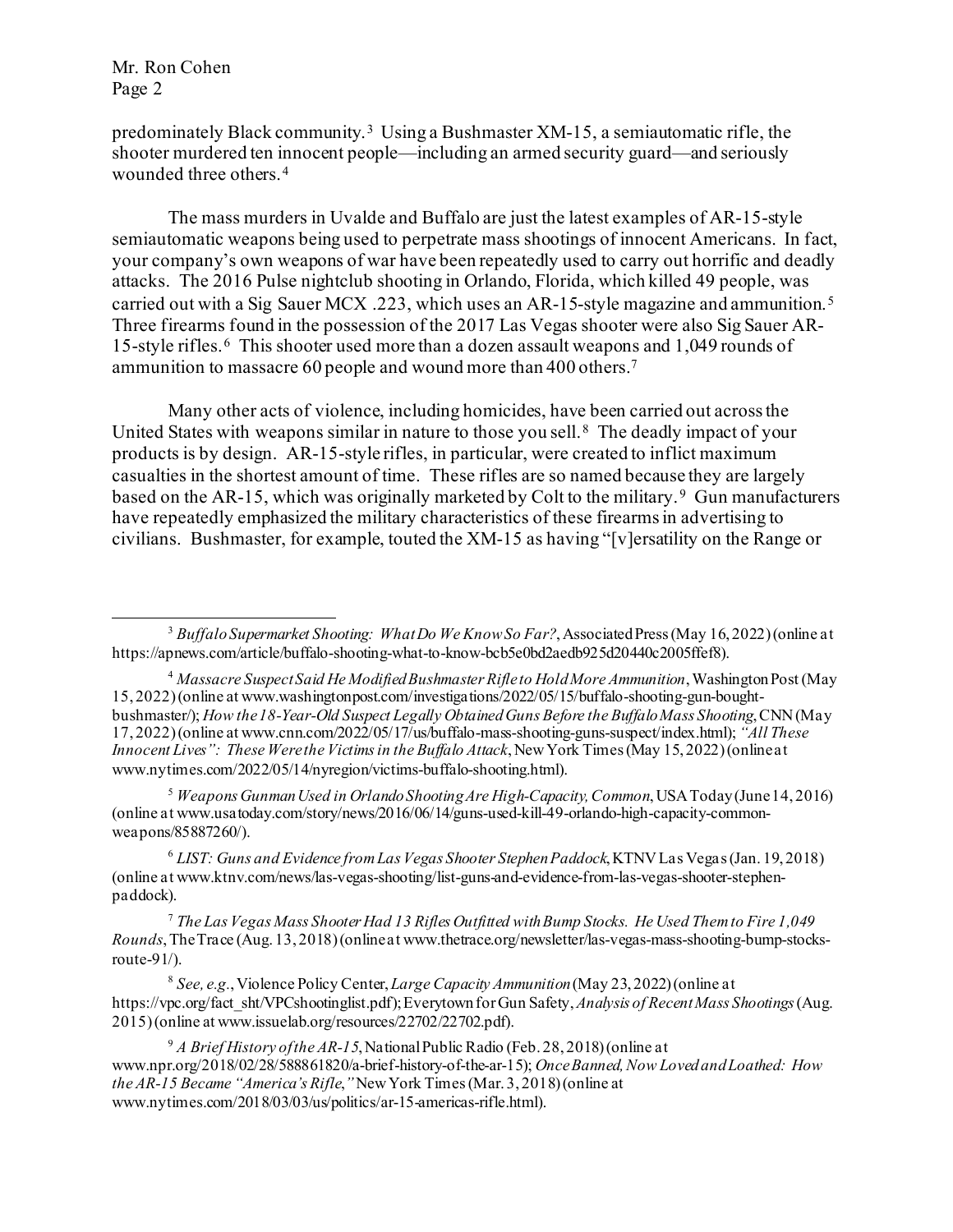During Patrol," advertising it with the slogan: "Bravery on Duty." [10](#page-2-0) Daniel Defense has marketed its products in a manner associating firearms and minors, posting a picture as recently as last week of a small child holding an AR-15-style weapon, with a caption quoting a biblical proverb to "Train up a child in the way he should go, and when he is old, he will not depart from it." That tweet has since been deleted.

Major businesses and retailers have acted in recognition of the deadly potential of assault weapons. Walmart has not sold the AR-15 and similar firearms in its stores since 2015.<sup>11</sup> In 2019, following a mass shooting in El Paso that killed 23 people, Walmart stopped selling ammunition for assault-style weapons.[12](#page-2-2) Similarly, Dick's Sporting Goods announced in 2018 that it would stop selling assault-style firearms in its stores and locations, going so far as destroying \$5 million worth of assault weapons in its inventory.[13](#page-2-3) In 2018, Bank of America announced that it would stop lending money to gun manufacturers that make military-style firearms for civilian use, like the AR-15. [14](#page-2-4) Ending the sale, manufacture, and possession of assault rifles is also supported by the vast majority of Americans, and recognized by medical associations as essential to protect public health and welfare[.15](#page-2-5)

Despite strong public support for an assault-weapon ban in light of the horrific violence perpetrated with assault-style rifles, your company continues to manufacture large quantities of assault weapons and aggressively market them to the public. Guns have become the leading cause of death for children and teens in the United States.[16](#page-2-6) The Committee respects the rights

<span id="page-2-3"></span><sup>13</sup> *Dick's Sporting Goods CEO Says Company Will Stop Selling Assault-style Rifles, Set Under-21 Ban for Other Guns*, Washington Post (Feb. 28, 2018) (online at

www.washingtonpost.com/news/business/wp/2018/02/28/dicks-sporting-goods-ceo-says-company-will-no-longersell-assault-rifles-guns-to-people-under-21/); *Dick's Sporting Goods Destroyed \$5 Million Worth of Guns*, New York Times (Oct. 8, 2019) (online at www.nytimes.com/2019/10/08/business/dicks-sporting-goods-destroyingguns-rifles.html).

<span id="page-2-4"></span><sup>14</sup> *Bank of America to Stop Financing Makers of Military-Style Guns*, New York Times (Apr. 10, 2018) (online at www.nytimes.com/2018/04/10/business/bank-of-america-guns.html).

<span id="page-2-5"></span><sup>15</sup> Gallup, *In Depth: Topics A To Z, Guns*(online at https://news.gallup.com/poll/1645/guns.aspx) (accessed May 25, 2022); American Academy of Pediatrics, *Advocacy: Assault Weapons Bans*(online at www.aap.org/en/advocacy/state-advocacy/assault-weapons-bans/); American Medical Association, *Press Release: AMA Recommends New, Common-Sense Policies to Prevent Gun Violence* (Jun. 12, 2018) (online at www.amaassn.org/press-center/press-releases/ama-recommends-new-common-sense-policies-prevent-gun-violence)(accessed May 25, 2022).

<span id="page-2-6"></span><sup>16</sup> *In a First, Firearms Were the Leading Cause of Death for U.S. Children and Teens in 2020*, NBC News (Apr. 22, 2022) (online at www.nbcnews.com/health/health-news/guns-leading-cause-death-children-teensrcna25443).

<span id="page-2-0"></span><sup>10</sup> Violence Policy Center, *The Militarized Marketing of Bushmaster Assault Rifles*(Apr. 2018) (online at https://vpc.org/wp-content/uploads/2018/04/Bushmaster2018.pdf).

<span id="page-2-1"></span><sup>11</sup> Walmart,*Walmart Statement on Firearms Policy* (Feb. 28, 2018) (online at https://corporate.walmart.com/newsroom/2018/02/28/walmart-statement-on-firearms-policy).

<span id="page-2-2"></span><sup>&</sup>lt;sup>12</sup> *Walmart Halts Ammunition Sales for Assault-Style Rifles; Kroger Calls for Gun Safety*, Reuters (Sept. 3, 2019) (online at www.reuters.com/article/us-walmart-guns/walmart-halts-ammunition-sales-for-assault-style-rifleskroger-calls-for-gun-safety-idUSKCN1VO26X).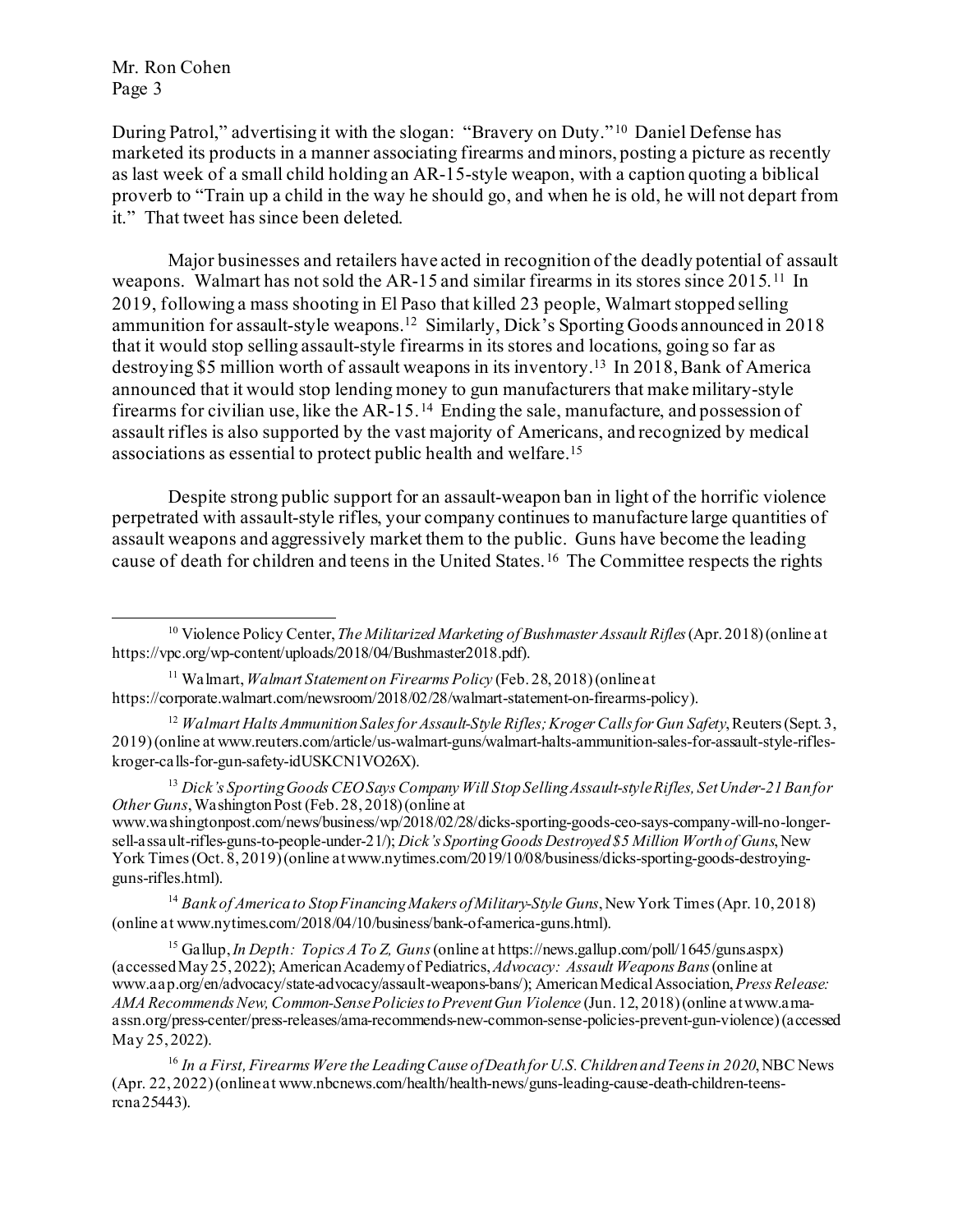of law-abiding Americans under the Second Amendment, but that does not excuse irresponsible corporate conduct that fuels deadly gun violence and endangers our children.

The Committee is investigating the sale and marketing of your company's AR-15-style semiautomatic rifles and similar firearms to inform legislative efforts to achieve common-sense gun safety reform to save Americans' lives.

To address this urgent public safety issue, the Committee is holding a hearing on June 8, 2022, to examine the root cause of gun violence and evaluate measures to prevent further loss of life from firearms. This is the first of multiple hearings the Committee intends to hold on this important issue. To inform our hearing, as well as legislative efforts to achieve common-sense gun safety reform to save Americans' lives, the Committee needs information and documents related to the manufacture, sale, and marketing of your company's AR-15-style semiautomatic rifles and similar firearms.

For these reasons, please provide written responses to the following questions by June 2, 2022. Your responses should cover your company and any parent company, subsidiary, or other affiliated entity:

- 1. What is your company's annual gross revenue and profit from sales of semiautomatic rifles based on the AR platform and similar variants ? Please provide this information from 2012 to 2022.
- 2. How many semiautomatic rifles based on the AR platform and similar variants have been sold by your company each year to distributors, retailers, consumers, and government agencies? Please provide this information broken down quarterly from 2012 to 2022.
- 3. How much does your company spend annually on advertising and marketing semiautomatic rifles based on the AR platform and similar variants? Please provide this information from 2012 to 2022.
- 4. How much does your company spend annually on lobbying federal and state governments, either directly or indirectly? Please provide this information from 2012 to 2022.
- 5. How much funding does your company provide to the National Rifle Association? Please provide this information from 2012 to 2022.
- 6. Does your company monitor or track deaths or injuries caused by semiautomatic rifles based on the AR platform and similar variants that you manufacture? If so, please provide the total number of deaths and injuries that have resulted from the use of such firearms from 2012 to 2022. Please also identify whether these deaths occurred by suicide, accident, or homicide.